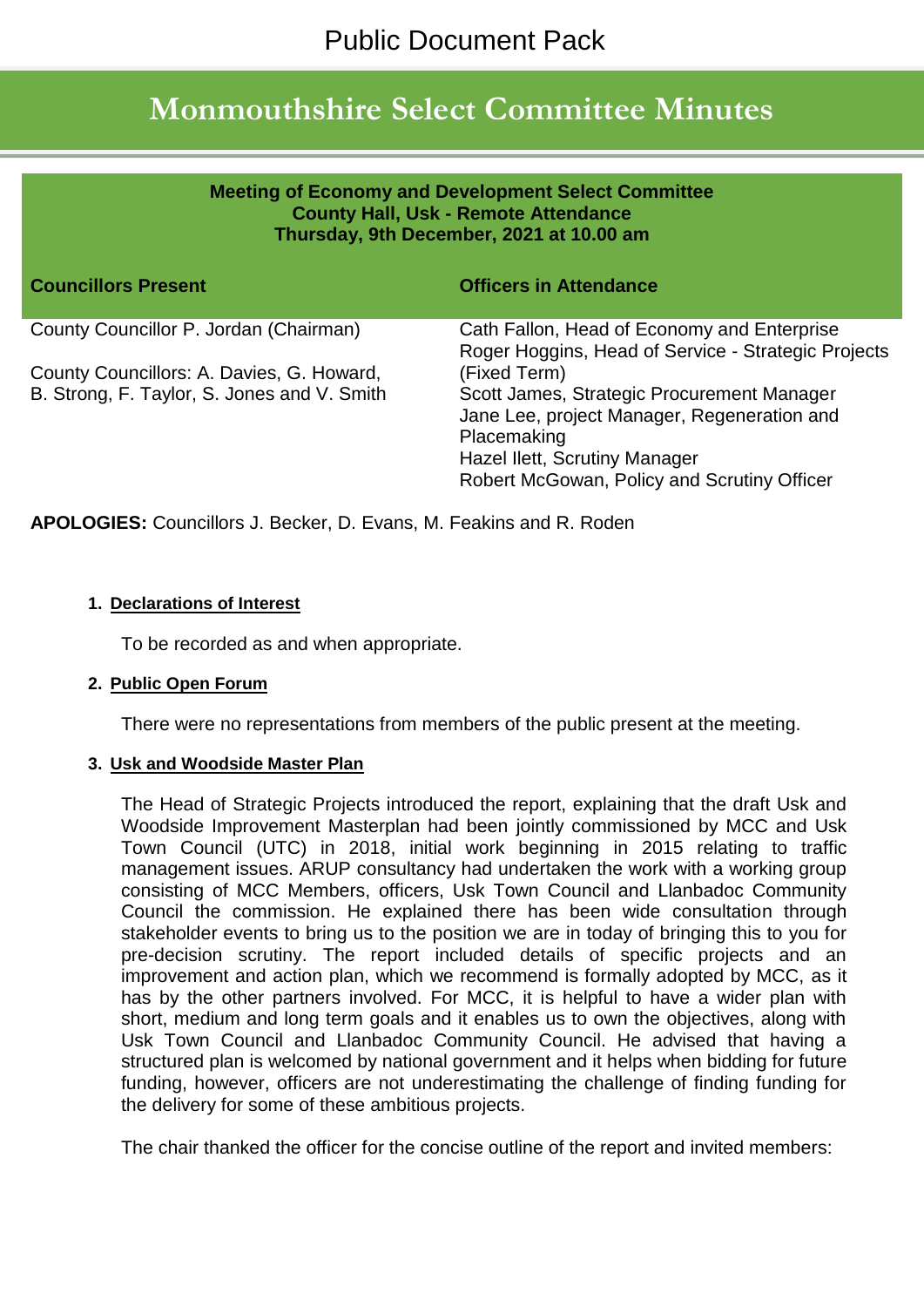

## **Member Questions:**

 With structural funds disappearing, how quickly can we expect new funding streams to enable us to progress?

*Depends on which projects we take forward. Active travel funding could cover public realm and transport projects but opportunities are quite dynamic, so if we were to consider for example the redesign of Bridge Street or Twyn Square, funding streams would be active travel and transport funding. Sometimes funding cones available at relatively short notice, so having clear plans in place and ideas, would put is in a very good position.* 

 Would the old civic amenity site be a quick win, an opportunity possibly for some markets and parking? Will there be additional parking around the prison when the road has been resurfaced.

*I* understand bids have been received to understand it's market value in order to determine its future, but it hasn't currently been sold. In terms of the area by the *Memorial Hall, there would hopefully be provision there but there are draining issues to address.* 

• In terms of parking, can I just clarify what we would be envisaging people do? Are we anticipating people visiting but not by car, using public transport?

*The parking strategy has been considered in the past for all towns and we may need to revisit this as a whole in terms of charging, but also determining how the car park is used. It's been an ongoing problem to balance the needs of residents and those visiting*  for leisure or work and is likely to need to be undertaken at some point to determine *what is right for each town.*

How would you differentiate between regeneration projects and public realm projects?

*The lines between the two are rather blurred, as are the funding streams, but there are other regeneration funds that we could possibly access in the future as the situation is constantly changing in terms of funding, as Welsh Government priorities evolve. Sometimes we have to use multiple funding streams for a single project which can be challenging.* 

 Also how are you and partners going to manage expectations because the plan is very aspirational.

*This is a chicken and egg situation because if you haven't got clear plans in place, you cannot access funding, but having plans in place does raise expectations. So we will look at truing to find projects that are ready and can be delivered in a timely way when funding becomes available. There are various funding streams within town regeneration and there is a also matched funding for development and strategic projects that can help with design work and feasibility projects. There are projects that we can look at but the funding situation is fluid, so we recognise managing expectations is a challenge for the steering group.*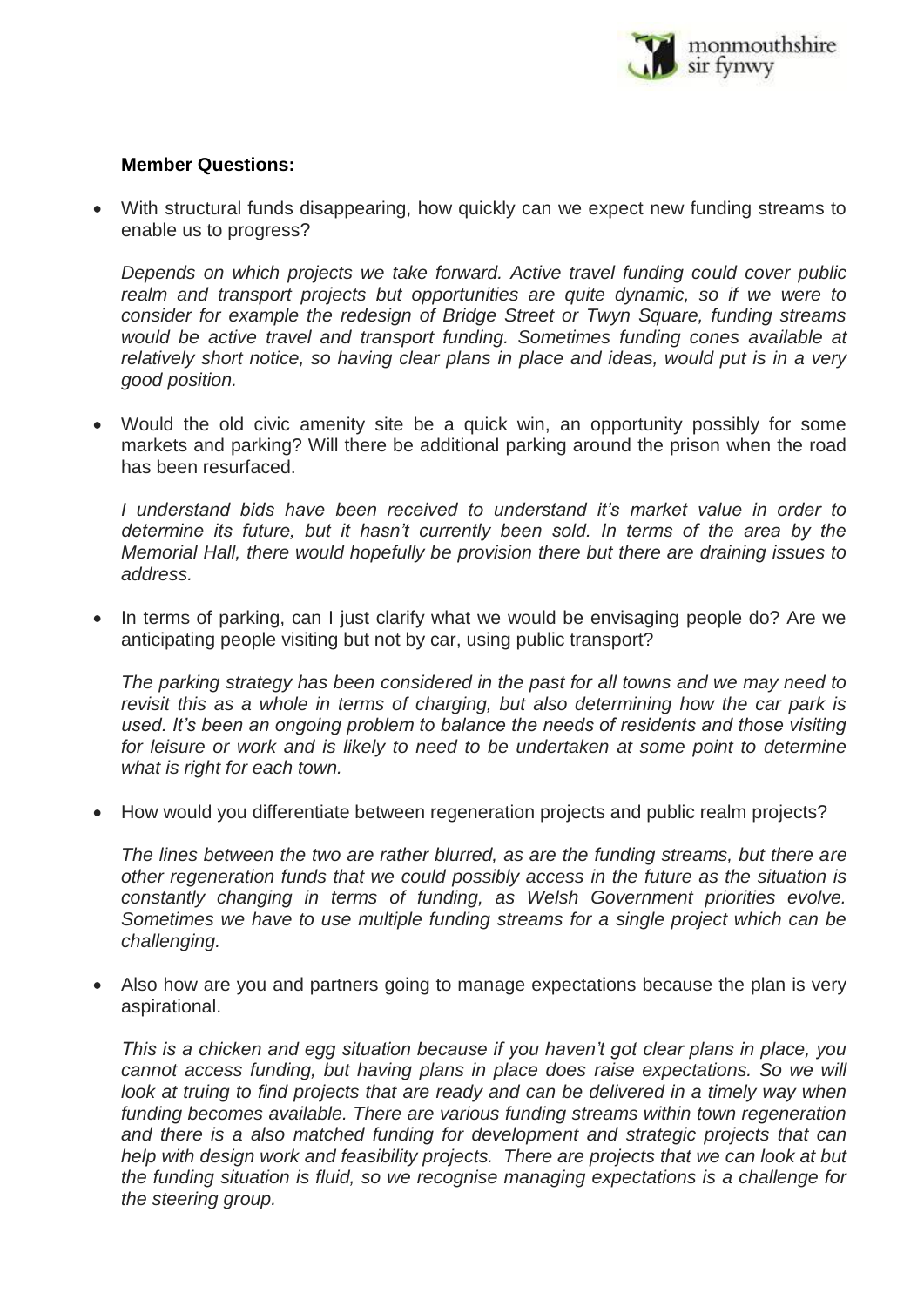

 From a local perspective, what is the priority here? To increase parking or to pedestrianise Bridge Street? I just wondered what the priorities are and are those planned for?

*It is difficult, but at the moment, parking would tend to be the greater priority because pedestrianisation of Bridge Street is not currently feasible, without a wider public transport network. A bypass if it was ever to be agreed would be many years in the future.*

- I'd like to raise a few points:
	- The lack of enforcement of car parking regulations
	- There is a need for a very good clean up of the area
	- I conducted a survey of residents a few years ago which had a 60% response rate in which people raised traffic issues and access considerations in Woodside and I sent this to the Highways Department but didn't receive any feedback.
	- In terms of Maryport Street Car Park, there are many different accesses and these all reduce car parking numbers.
	- Please can you put more disabled parking adjacent to the surgery?
- The question around what the priorities are for Usk is important, in terms of what we want Usk's offer to be. The plan is helpful in setting our priorities and having projects that are ready as and when future funding becomes available.

## **Chair's Conclusion:**

We welcome this report and recognise the importance of having this plan in place to capitalise on future funding opportunities. The committee unanimously endorses the report and its recommendations.

## **4. Strategic Procurement**

The officer introduced the report by explaining that this was a position update following a detailed report being brought to the committee earlier in the year. She reminded members that the Cabinet had agreed in July 2021 that the Council's would enter into a mutually beneficial Delegation Agreement with Cardiff Council, for the discharge and provision of our strategic and operational procurement services. The committee was being invited to scrutinise progress including the development of an associated training plan for Officers.

The officer explained that early changes had been realised and she thanked Cardiff's Head of Procurement and our Procurement Manager for their hard work in achieving these so early. She presented the key points outlined in the report and drew members attention to the progress section, reminding the committee of the objectives and anticipated outcomes of this partnership working initiative.

The chair invited questions from members.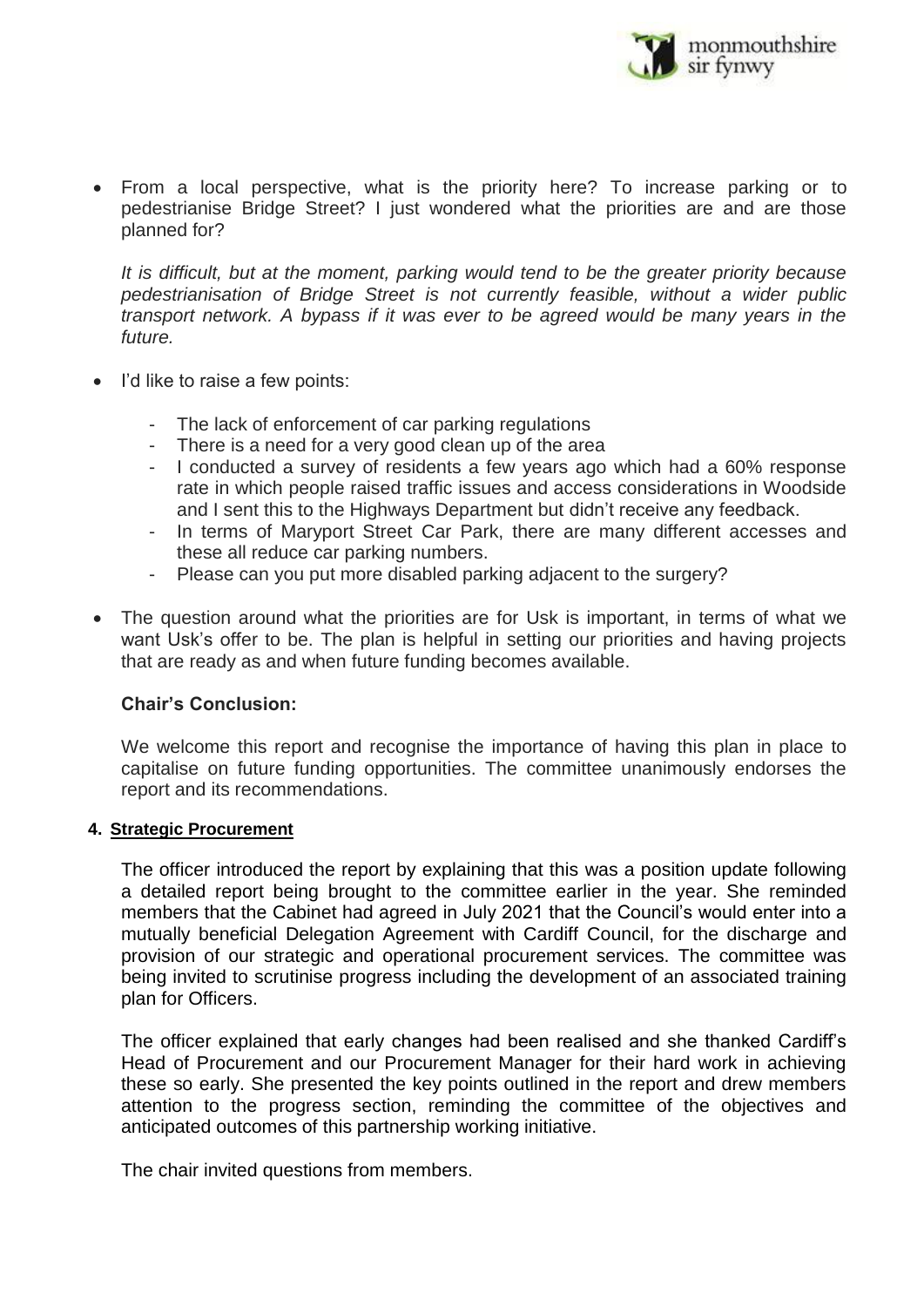

## **Member Questions:**

What are the early wins for Monmouthshire in this collaboration?

We have been able to bring some of the experience and knowledge we've developed *over the last few years in Cardiff to assist Monmouthshire in the challenges going forward. We have started To develop a procurement strategy but to date, have focussed n developing seven clear objectives to provide a clear sense of direction of travel, for example, decarbonisation, social value, which are very challenging. We would like to help MCC accelerate their work, by drawing on our experience and lessons learnt, so that MCC doesn't have to go through the same learning curve. For example, in Cardiff, we have undertaken Carbon Modelling, so that will be to MCC's advantage. The 'Toms Model', which is concerned with achieving social value is something Cardiff has been at the forefront in introducing in Wales and we are starting to see the fruition of this work. The attention to detail around some of MCC's spending for example, until now, there haven't been the resources to examine this in such depth and this has given us the opportunity to undertake this important reflection.* 

- The most important thing in my view is the resource to be undertake this detailed analysis and it's clear that we didn't have the ability to be able to analyse the detail. It's not all about saving money, although there will be opportunities to save money, it's about realising the value of the money that is spent. I would like this committee to take a role in looking at these contracts in detail at a future point to see a return on investment. I think there is huge potential and we are moving in exactly the right direction in maximising the value of the public's money.
- I am particularly interested in how you would make spend more accessible through business and the third sector, do you have any examples?

*There aren't any specific benefits we could highlight yet, but your contract procedure rules when redrafted for example, sought to require service areas to seek to include local business in opportunities. Some of the issues have been 'how do our service areas know about local suppliers' and there is some new software that is going to help us do that and tell us who those local contractors are. We are looking at greater visibility of the approach of going to market and ensuring local businesses have the opportunity to bid for contracts, so that we can develop a clearer contract register so we can track and monitor that. We are trying to better understand areas of spend where we have a good use of local suppliers versus some areas where we are struggling. If we look at the detail, we may see there are no suppliers or that there are some who we could look to engage with. We don't want to do this work in isolation, but collaborate with others and with Welsh Government, so an example of a partnership piece of work we are currently undertaking is 'improving the visibility of local suppliers'.* 

*The 3 dedicated procurement officers that will be recruited will help us get some real traction on this. It is difficult to recruit experienced procurement officers but we have recruited to one of the 3 posts which mean MCC will have more capacity than previously, but we have had to focus on clarity of objectives, analysing spend and developing robust governance. The new posts should help us develop our forward plans.*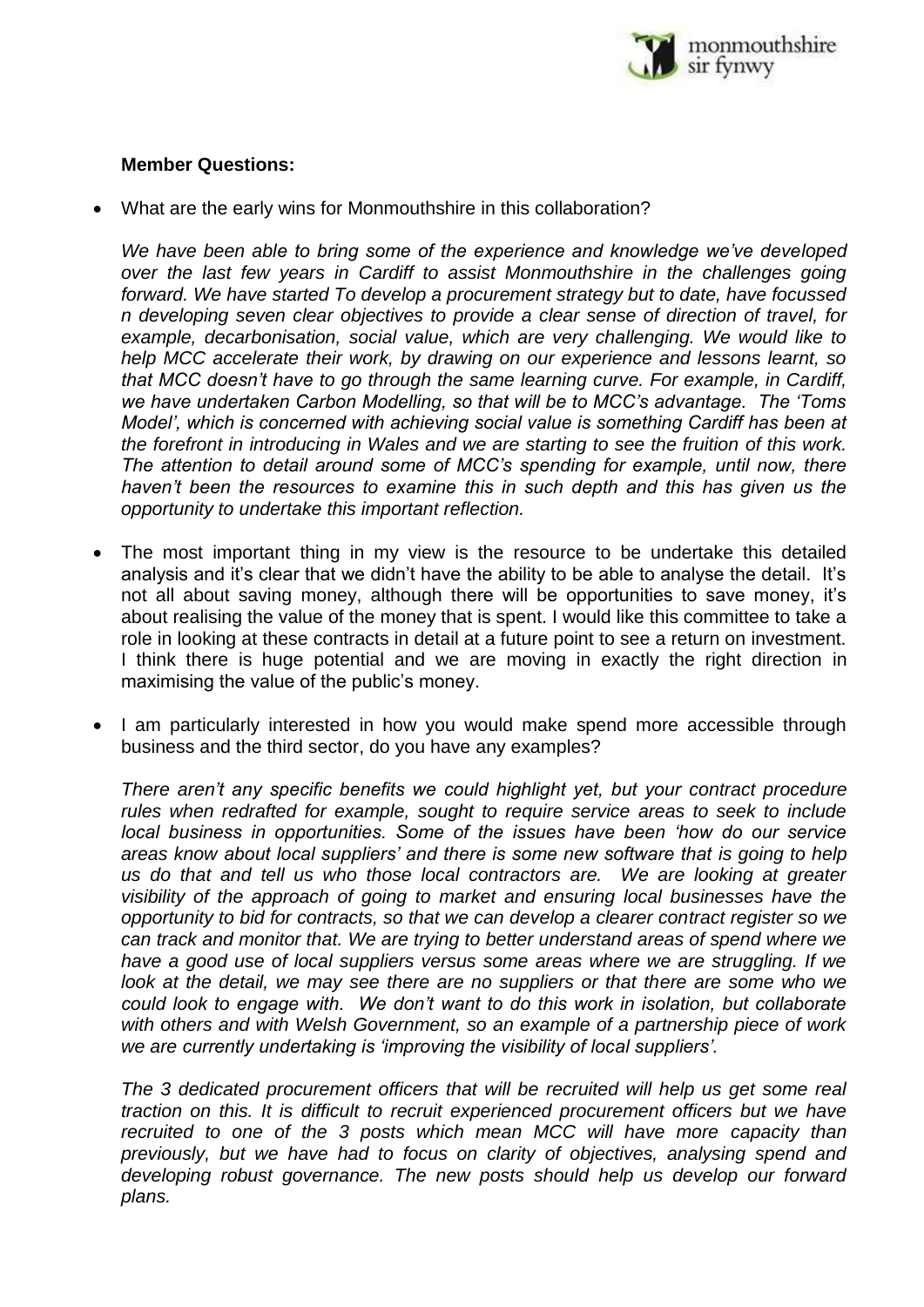

Can you tell me how this relates to social care recruitment?

*This sector has some unique challenges and we are doing a specific piece of work in Cardiff on this at the moment to understand how spend is being managed in the organisation. To date, we have been concentrating on getting the foundations right.* 

 What do you mean by supporting social value and socio-economic? I am keen to know exactly what that means and how public sector spend will support communities that are currently socially excluded.

*I would comment that if you are asking whether MCC has maximised opportunities to achieve social value before now, the answer would be probably not, but this is exactly what this collaboration is about so that we are not simply complying with governance regulations, but learning how to proactively make progress in ensuring the 'living wage' is paid. Therefore, we are taking the time to be very clear about what our objectives are. I understand your view that we should have been doing this already, but it's challenging and MCC wants to work with Cardiff to learn and develop from the position we are currently in.*

 Where can we see the granular information on our contracts? Is this something we can expect fairly soon?

*We are trying to tackle this on a number of fronts ~ through firstly a greater visibility of how money is being spent, but secondly, on how this informs our forward plan of how money will be spent in the future. We can only move forward from the current position we are in.* 

## **Chairs Conclusion**

The chair offered thanks to MCC officers and the Head of Strategic Procurement at Cardiff Council for their time in attending to present the committee with a progress report. It was agreed that officers would be invited to return in 9 months' time to provide a further progress update.

## **5. Economy and Development Select Committee Forward Work Plan**

The chair drew members' attention to the Special Meeting of the Economy and Development Select Committee that would be held on 14<sup>th</sup> December at 2pm to discuss the Replacement Local Development Plan.

## **6. Council and Cabinet Work Planner**

The committee noted the report but did not highlight anything needed particular scrutiny that hadn't been taken into account in developing the Select Committee's work programme.

## **7. To confirm the minutes of the previous meeting**